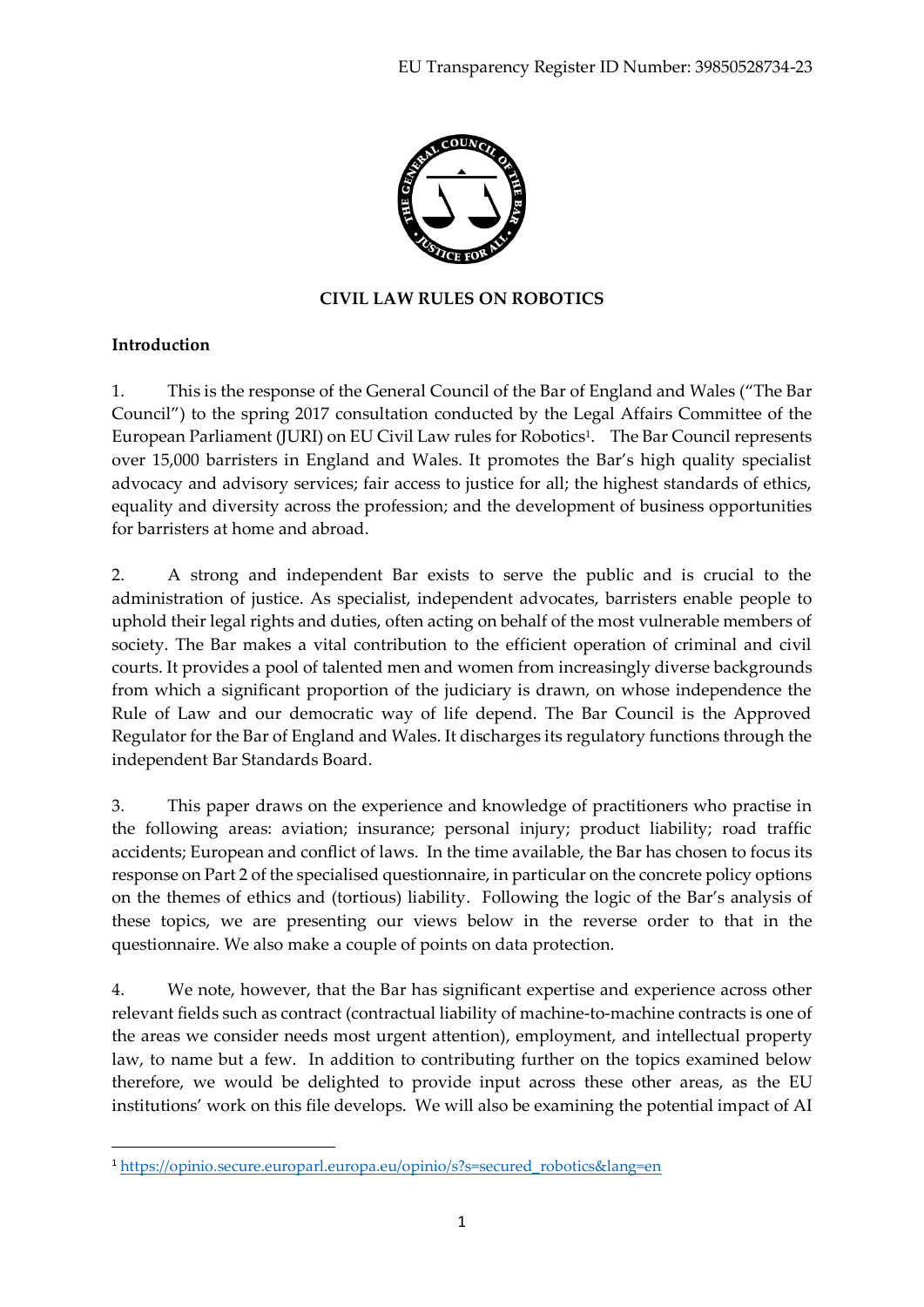on the legal system itself, which data we will share going forward. We thus take this opportunity to indicate our willingness to participate in Working Group(s) and other fora (drawing together industry experts, academics and legal practitioners) that the EP and the other EU institutions have, or may, set up to discuss and agree these issues going forward.

5. The Bar Council is registered on the EU Transparency Registry, and we are content for reference to be made to our remarks in the context of this consultation.

**Liability** (Section 2 of the specialised questionnaire)

6. The Bar considers that within the body of European law, particularly in the transport and insurance field, there are present the underlying principles which permit EU law to build a robust and sufficient regulatory framework without the need for the invention of a sui generis legal structure. In this regard, we reject the suggestion that it is necessary or possible to personalise AI/robotics or to ascribe legal personality to robots, at least during the transitional phase (the next 10 to 15 years) with which this paper is concerned.

7. By applying principles to be found in the fields of motor vehicle accidents and aviation accidents, it is possible to separate principles of insurance protection from issues of liability.

8. For the reasons set out below: we strongly support the provision of compulsory insurance to cover the owner/user/operator of AI; and the provision of a compulsory insurance fund in relation to accidents involving uninsured and untraced robots. If there is a compulsory system of insurance, including a direct right of action against the insurer by the innocent injured third party, then such a right should be available as a matter of strict liability, as against the insurer only, whenever there is an accident involving a robot. Of lesser importance is the need for harmonisation of rights of subrogation or apportionment of liability between the insurer and the person at fault for the accident (whether the manufacturer; owner; operator; repairer of the robot, or another party involved in the accident).

9. Given the suggested imposition of a strict liability regime, care will need to be taken to define what is a robot/AI which requires a system of mandatory insurance.

# *Establishing a system of Universal Insurance Coverage*

10. An injured Third Party is best protected where that person has a direct right of action against an insurer in circumstances where there is a mandatory (public) duty to cover that risk (cf the Motor Insurance Directives System).

11. Mandatory public liability accident insurance should in principle be available and carried by the owner/operator/user of the AI robot in any case where the AI robot is involved in an accident which causes damage.

12. Where such persons are operating the AI robot as part of commerce or a public function, then those persons can be regulated, licensed and subject to mandatory insurance.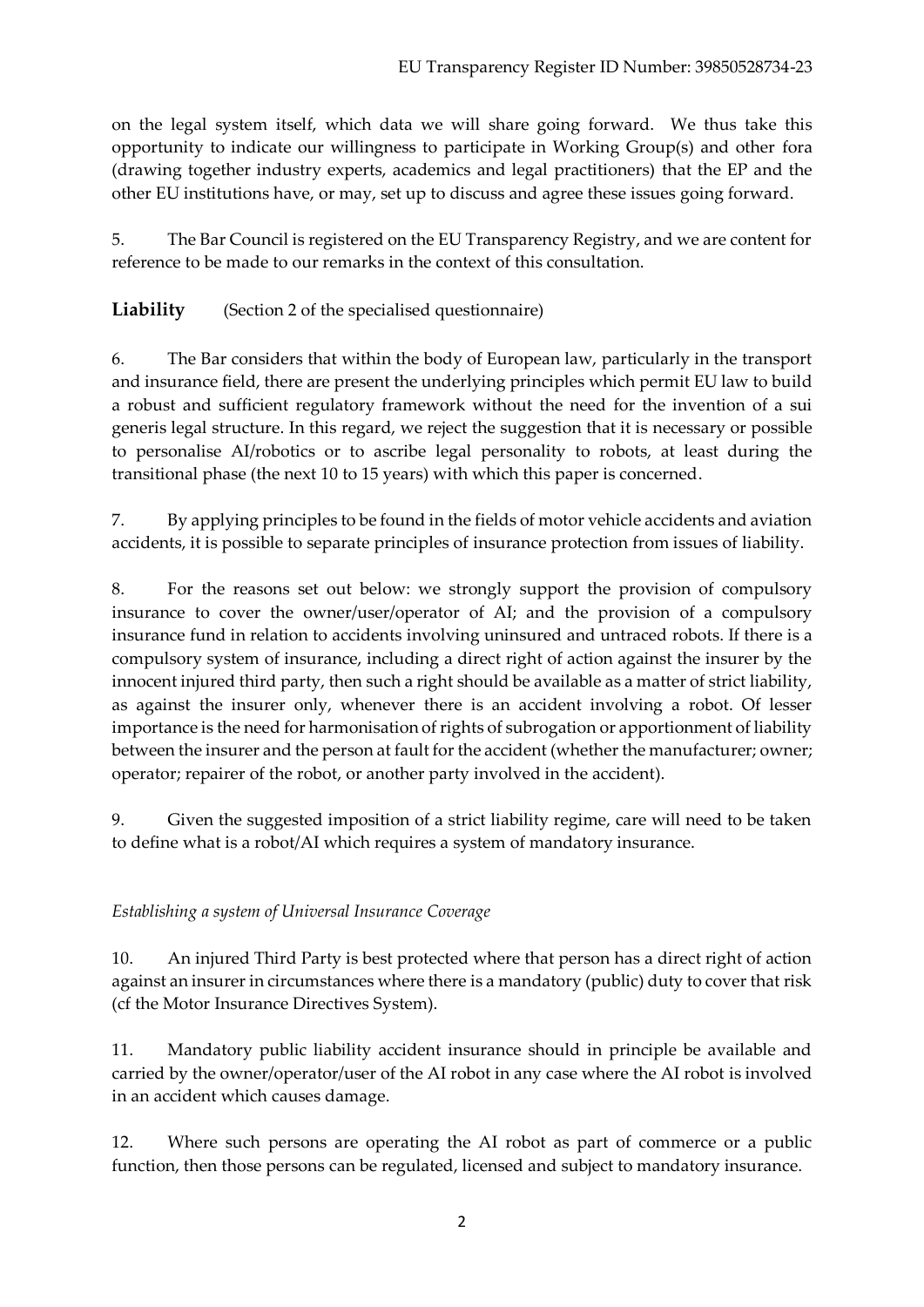13. Where the activity is a regulated activity (for example driving a car), then the requirement to carry mandatory insurance can be applied to that activity.

14. Where the AI robot is being operated in a private context (e.g. teenagers flying drones), then it should be mandatory for the sale of the robot to a private individual to include mandatory life-time (that is for the life-time of the robot) insurance cover in relation to accident liability. That insurance should include cover for persons who receive the robot as a gift or acquire it by way of subsequent onward sale and therefore are an insured person but not the original purchaser of the robot.

15. Sale of the insurance cover should include a system for the registration of the identity of the insurer and the registration of the robot equipment (manufacturing number/identification number). (Cf the system for the identification of motor insurers; some countries also have systems for employer's liability insurance in relation to latent industrial diseases.)

16. In this regard, we consider that the creative use of technology – for example the use of transponders and the requirement to register use of a drone – may better facilitate the design of a system which allows for the easy identification of the owner/user/operator and the relevant insurer when things go wrong.

17. Just as for motor insurance, minimum levels of insurance cover should be required for private users and there should be limited defined circumstances when insurers can avoid cover. The minimum levels of cover for robots should be at least the same levels of cover required for motor vehicles (without prejudice to Member States being able to provide higher levels of cover).

18. Also, just as for motor vehicles, there should be a Robot Insurers Fund (RIF) for Untraced or Uninsured Robots involved in an accident which has caused loss and damage. (Cf the Motor Insurers Directives System). Such a system should apply to personal injury and property damage claims.

*Civil Liability and Protection of the Injured Third Party*

19. Given the complexities of AI in relation to establishing what went wrong and why, any burden of proof should not rest with an injured Third Party to establish causation and fault in relation to an insured liability.

20. It is sufficient to ensure adequate protection of the injured Third Party if there is nofault liability arising out of an accident (cf aviation liability), an accident being defined as an event which causes damage. We prefer the concept of an accident, rather than providing that liability should be demonstrated where the robot/AI "caused" loss and damage. Causation would inevitably require the Claimant to prove underlying facts as to how the accident occurred, which could involve complex issues concerning the design and construction, maintenance and operation of the AI, including access to software and data, outwith the knowledge and understanding of the injured Claimant. It might also require the Claimant to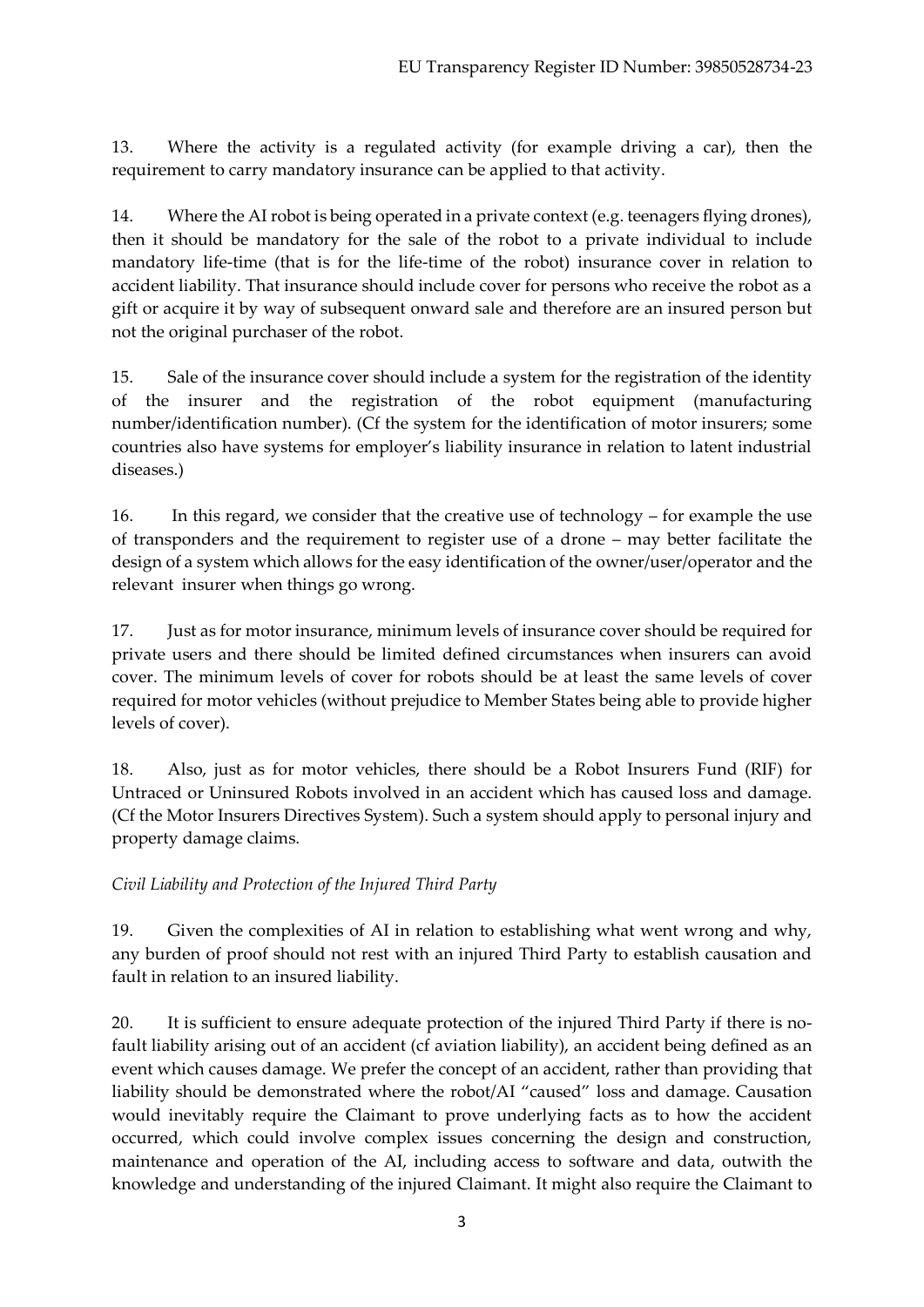sue both the AI insurer and human third parties where the accident was potentially caused by two or more parties.

21. In the aviation sector, establishment of strict liability with capped limits (absent any fault) did not stunt the growth of the aviation industry, and we see no reason not to adopt a similar model, with there being an uncapped liability where damage is done either (i) with intent or recklessly and with knowledge that such damage would probably result or (ii) negligently (with the burden being on the defendant to prove an absence of fault) for claims over the minimum liability limit, and/or the adoption of a regime with more generous minimum liability limits.

22. Accordingly, where there is an accident, an injured Victim is entitled to bring a claim by way of direct right of action against any insurer of any AI involved in that accident for compensation in relation to damage caused by the accident. Any issue of fault and apportionment of liability is a matter for determination at the secondary stage.

## *Specific Liability Regimes*

23. So far as drones are concerned, they should in any event be classified as a form of aircraft, subject to aircraft liability rules.

24. In relation to driverless cars, either there is dual liability regime (one liability rule for autonomous vehicles or dual use vehicles in autonomous mode, and one rule for nonautonomous vehicles), or a single regime of liability for all vehicles involved in a road traffic accident. If there is strict liability for driverless cars and normal liability for other cars in cases where two cars are involved, one driverless and one not, the authors foresee, as a matter of insurance market economics, that this may lead to distortions of liability or distortions of insurance risk coverage, such that insurers of AI driverless cars carry a disproportionate burden. The alternative would be the mandatory application of the no-fault accident rule to all vehicles, driverless and not (per the Loi Badinter in France).

25. In relation to healthcare robots which interact with the person and/or are implanted into the person; it is likely that a specific liability regime will apply both to define what is damage/an accident and in relation to insurable risk. It is suggested that in any case where there is a risk which must be insured, there is either a care provider or a provider of medical services in respect of which there will be contractual or quasi-contractual duties of care. Any duty to insure can be applied to the provider of services and/or the provider of equipment.

26. In respect of healthcare robots, the concept of what constitutes damage may need careful consideration whether to include circumstances where there is damage to the robot requiring replacement (including surgical intervention) and events which cause distress and upset because something has gone wrong short of actual damage (also perhaps requiring medical intervention). Such an eventuality may more easily be regulated by the imposition of positive duties on the care provider or supplier. It is suggested that such regulation should be sector specific.

*Capped liability*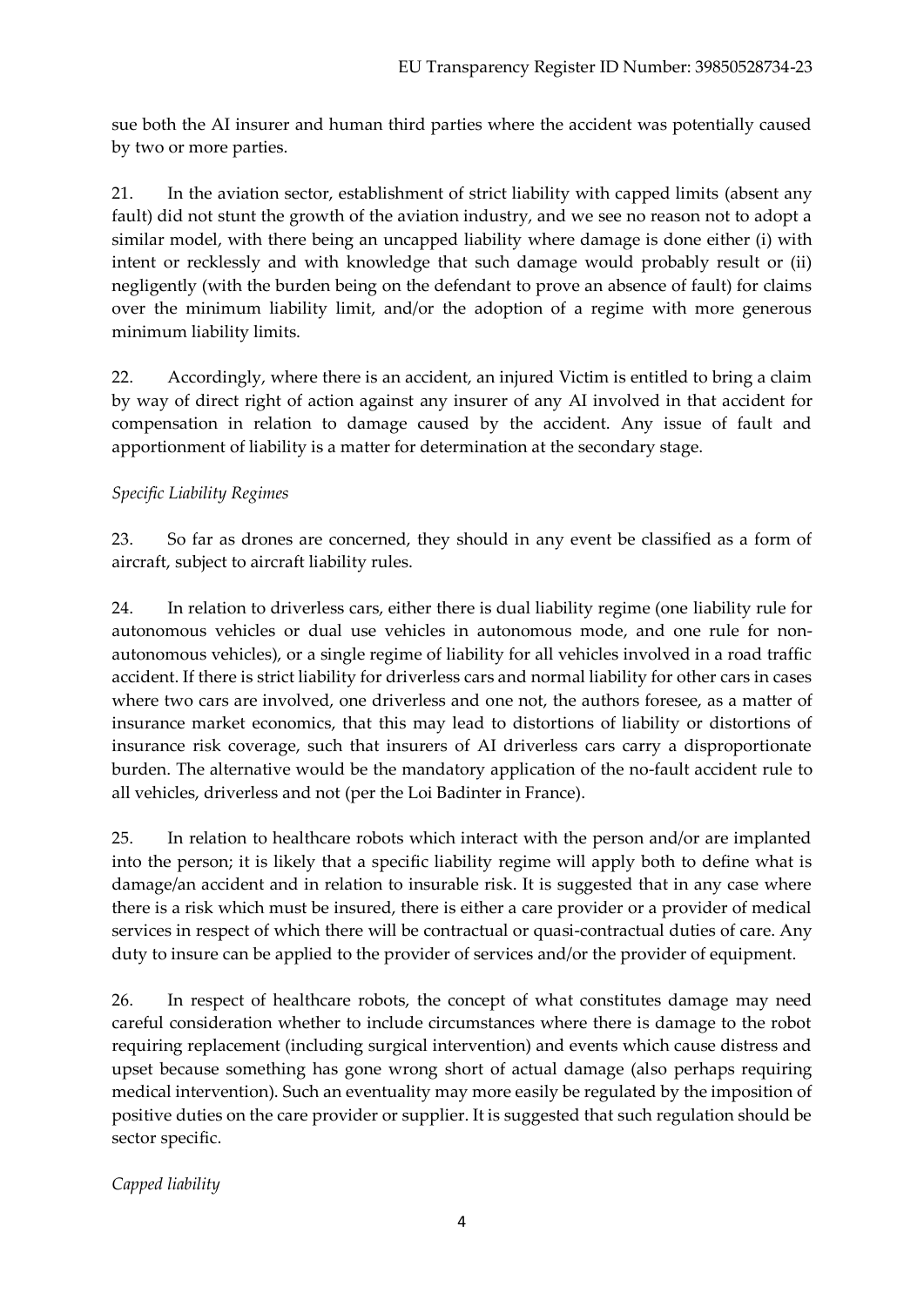27. It is suggested that there are two scenarios which can give rise to substantial payouts: damage to multiple individuals and significant property damage (eg a robot causing a fire).

28. If, as currently, there are caps on insurance liability in the maritime and aviation sectors, and a minimum level of indemnity cover in the motor insurance field (all sectors where in the future there will be increased use of AI/robots), then it would appear inconsistent to permit those caps to continue whilst having an uncapped liability in relation to other AI/robots. Some level of cap is desirable in order to ensure that the development of this field is not stifled.

## *Secondary allocation of liability*

29. The Bar considers that where the insurer carries the burden of compensating the loss and damage of the injured Third Party, there is then no need to harmonise the rights and entitlements of the insurer to pursue, by way of recovery action or subrogated claim, a claim for damages against the responsible person. Such harmonisation would inevitably have to deal with very difficult issues including any or all of the following: the establishment of rules of allocation of risk: whether on a fault basis; whether by the application of burdens of proof or presumptions; or whether on the basis of apportionment of risk.

30. The current conflict of laws rules provide for multiple liability and rights of subrogation. We see no need for the articulation of new rules of liability in relation to crossborder protection.

Ethics (Section 1 of the specialised questionnaire)

31. The field of AI/robotics ethics is vast and emergent; this response is limited to observations on questions posed in the consultation questionnaire. Although some of the questions are purely ethical, many bear on the law. The questions relate to risks (question 1), a common European definition of 'robot' (questions 2 and 3), a registration system for advanced robots (questions 4 and 5), a framework for ethical development of technology (questions 6 to 10) and provide an opportunity to make any other observations (question 11).

32. Of these, questions 2 to 5 are most obviously linked to the legal schema proposed in the consultation document. At paragraph 9 of this Paper, we have said: 'Given the suggested imposition of a strict liability regime, care will need to be taken to define what is a robot/AI which requires a system of mandatory insurance.' Paragraphs 10 to 18 above set out detailed recommendations.

# *Common European Definition (questions 2 and 3)*

33. The consultation asks whether a common European definition is desirable and what such a definition should include.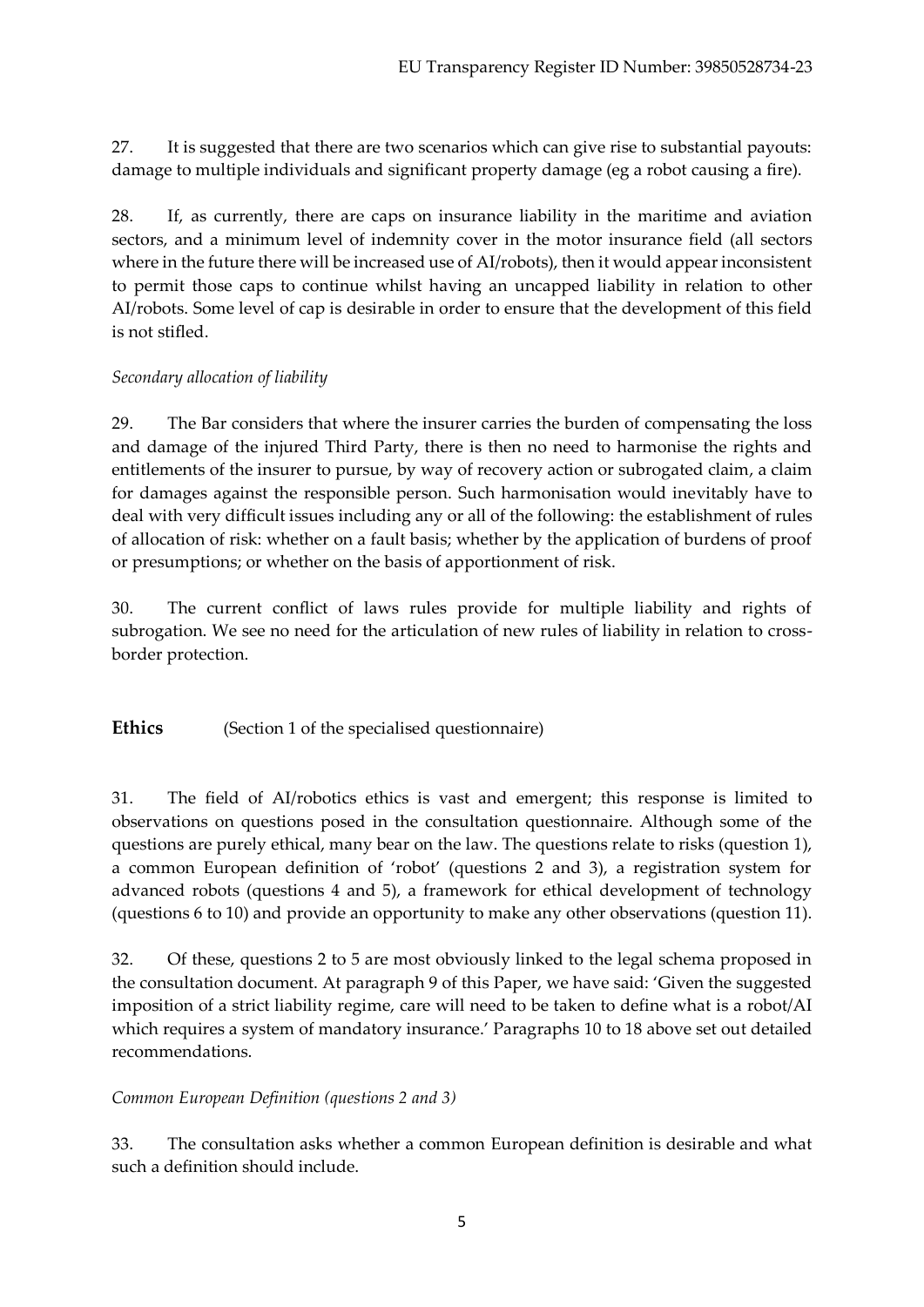34. As to whether a common definition is desirable, the Bar has concerns about (i) *terminology*, (ii) *feasibility*, and (iii) *utility*, of a definition.

35. Our concerns about *terminology* are as follows.

- a. First, it is difficult to know what entity we are asked to define, because of the way that the consultation questionnaire is drafted. Question 2, asking for a definition, refers both to 'smart' robots and 'autonomous' robots. Question 1 referred to 'autonomous' robots. Other questions refer, in turn, to simply 'robots' or 'advanced robots'. It is difficult to propose a common definition of something which is itself described in varying ways.
- b. Even if the previous concern was merely semantic, pedantic, or a function of translation, other concerns about terminology remain. It is unclear what relationship any of these terms bear to the question of 'artificial intelligence', and to the overall draft framework. For example, are smart/autonomous/advanced robots the same thing as 'artificial intelligence'? Or are they merely embodied instantiations of artificial intelligence? Is it then necessary to define artificial intelligence? Does the definition of smart/autonomous/advanced robots define the scope of the legislation, define the jurisdiction of the European Agency on Robotics/AI, and undergird all the regulation (including of liability)?
- c. In terms of the latter question, the Commission is called upon to define 'smart autonomous robots *and their subcategories'*.<sup>2</sup> In the Bar's view, it would be preferable simply to define the subcategories and provide sector-specific regulation, e.g. of autonomous vehicles, RPAS (drones), etc. This can be done with greater precision, avoiding problems of overreach and underreach in definitional scope.

36. Problems of overreach and underreach lead onto the second concern, that of *feasibility*. The concerns about feasibility are as follows.

- a) Even within the academic literature, the term 'robot' is notoriously difficult to define (see Lin et al 2011).<sup>3</sup> The law has even greater need for accuracy because real consequences flow from law.
- b) The European RoboLaw project was only able to provide a 'tentative' definition, based on the interaction of five criteria.<sup>4</sup> It preferred to focus on specific examples.
- c) The RoboLaw project raised a further concern: that of individuation. The authors of that project found it impossible 'to focus on a single technology since the majority of technologies do not work in isolation but rather as components of

<sup>1</sup> <sup>2</sup> Paragraph 1 of the Motion ('General Principles').

<sup>3</sup> Patrick Lin, Keith Abney, and George Bekey 'Robot ethics: Mapping the issues for a mechanized world' (2011) 1755-6 Artificial Intelligence 942-949

<sup>&</sup>lt;http://www.sciencedirect.com/science/article/pii/S0004370211000178>

<sup>4</sup> E. Palmerini, A. Bertolini, F. Battaglia, B.-J. Koopsc, A. Carnevale, P. Salvini, 'RoboLaw: Towards a European framework for robotics regulation' Robotics and Autonomous Systems 86 (2016) 78–85.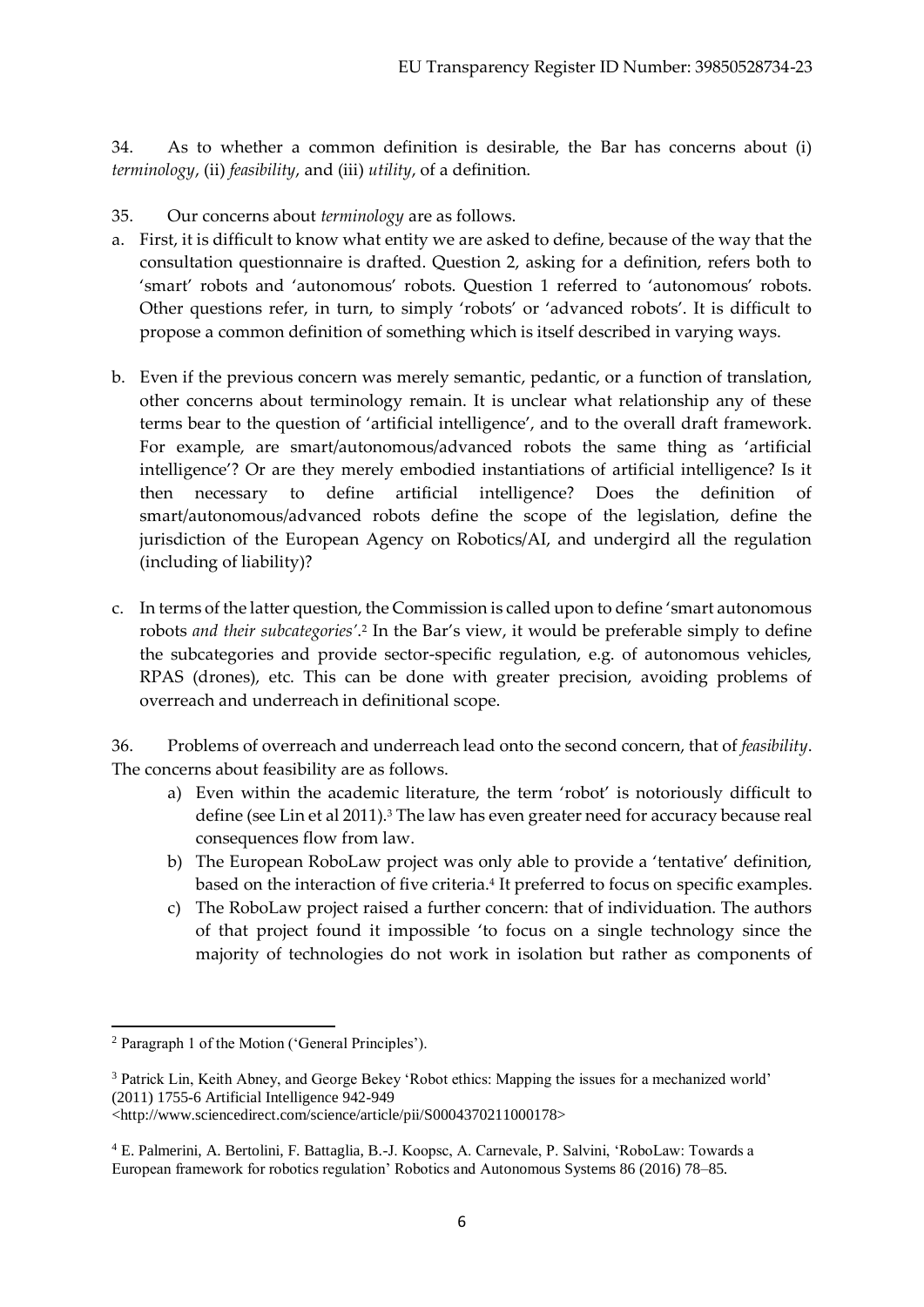technological systems.'<sup>5</sup> Schafer asks: 'How is a component system within a larger system to be identified? How do we count robots, and how do we identify individual specimens? If a company owns one hundred cars, each with identical software, all communicating constantly with each other and a central server, is this one (distributed) robot, or one hundred? If the latter, why would an autonomous car, which will have several hardware and software components that constantly talk to each other and a central processor, not also count as several robots?'<sup>6</sup> It is only useful to define *a single* smart/autonomous/advanced robot if there is a genuine utility to doing so. This leads to the next concern.

37. A generalised definition of a smart/autonomous/advanced robot is only worth creating if it will serve a useful function. This raises the question of what purpose the definition is intended to serve. The Bar's concerns about *utility* are as follows.

- a) The impression given by the Motion<sup>7</sup> is that the definition of smart/autonomous/advanced robots sets the scope of the legislation, defines the jurisdiction of the European Agency on Robotics/AI, and undergirds all the regulation (including of liability). Unless this is a mistaken impression, then it seems unduly laborious to construct such a definition. In the Bar's view, this burden is too great for a single definition to bear.
- b) In the general law, it is rarely thought that one's moral/legal status by itself settles all questions, including questions of liability. For example, the question of whether a principal is liable for the actions of its agent do not turn on whether either or both are natural persons, corporate persons, etc. Detailed provisions of law are required to settle such questions. Indeed, a similar view was concluded in the Agentlink workshop discussions.<sup>8</sup>
- c) Creating a new category of legal entity will require a lot of additional labour. It would be inefficient and imprudent to carry out that labour at this stage. We have not yet created general artificial intelligence. Such artificial intelligence as we have remains domain-specific. Without general artificial intelligence, there is no ontological basis for ascribing personhood or legal status to electronic persons. The only basis for doing so would be a functional basis. The functions that the status of person confers can, in the case of machines, be met through bespoke obligations and rights that are specific to current requirements. Thus the Bar considers that regulation should be domainspecific at least as long as the technology remains domain-specific.
- d) Creating a new legal status will require the resolution of vexed questions,<sup>9</sup> including: *What are robots' rights* inter se*, when they interact with one another? Will a human person's*

<sup>1</sup> <sup>5</sup> E. Palmerini, A. Bertolini, F. Battaglia, B.-J. Koopsc, A. Carnevale, P. Salvini, 'RoboLaw: Towards a European framework for robotics regulation' Robotics and Autonomous Systems 86 (2016) 78–85.

<sup>6</sup> Schafer, B 2016, 'Closing Pandora's box? The EU proposal on the regulation of robots' Pandora's Box – The Journal of the Justice and the Law Society of the University of Queeensland, vol 19, pp. 55-68.

<sup>&</sup>lt;sup>7</sup> e.g. Motion Explanatory Statement, page 21.

<sup>8</sup> Emily Weitzenboeck, 'Electronic agents and the formation of contracts' (2001) 9 *International Journal of Law Information Technology* 204; Giovanni Sartor, 'Cognitive automata and the law: electronic contracting and the intentionality of software agents' (2009) 17 *Artificial intelligence and law* 253.

<sup>9</sup> For a sample, see: Mark Coeckelbergh, 'Robot rights? Towards a social-relational justification of moral consideration' (2010) 12(3) Ethics and Information Technology 209-221; Luciano Floridi and JA Sanders, 'On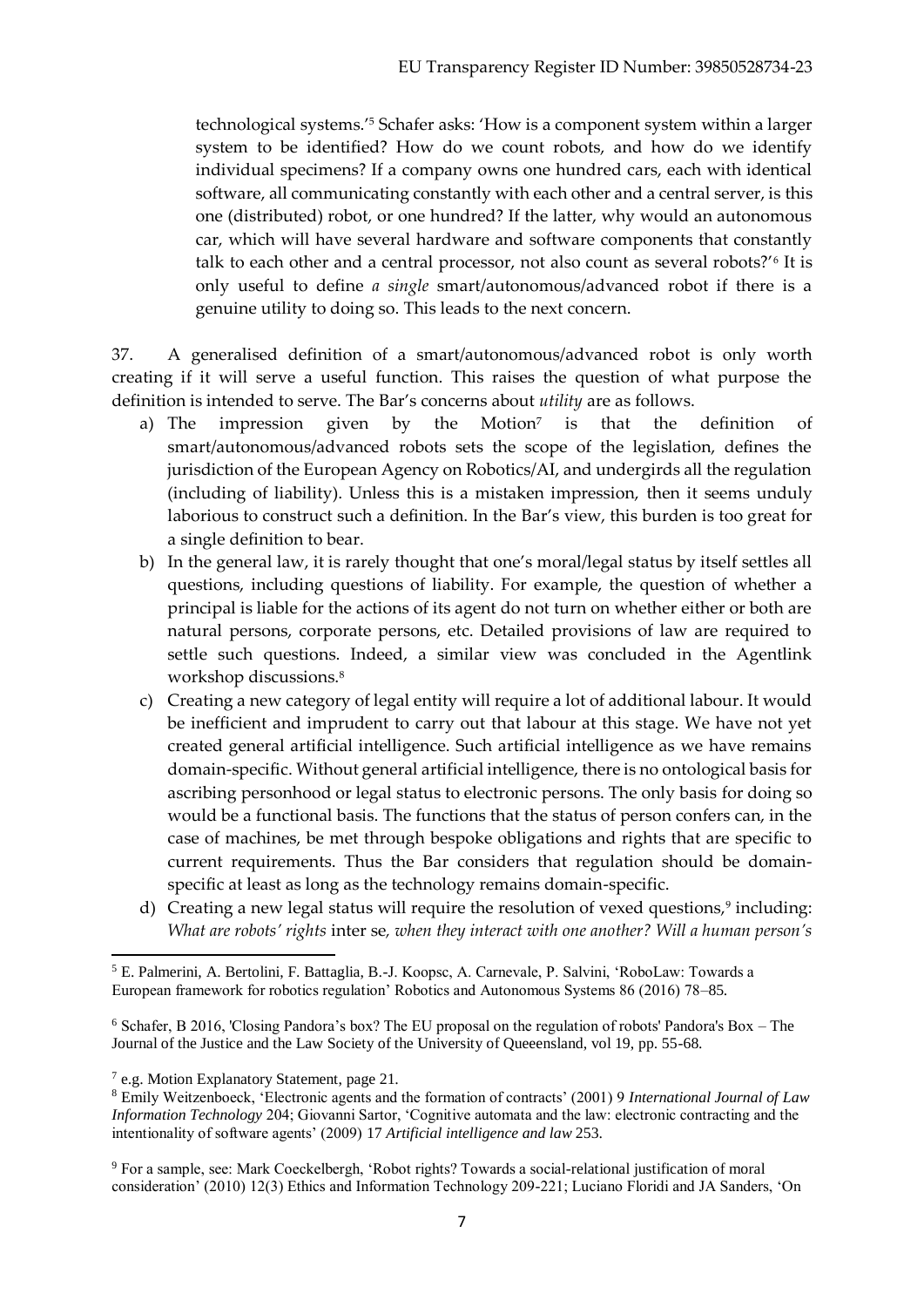*right to employment prevail over that of an electronic person?* etc. It is not yet necessary to settle these questions.

e) As above, the RoboLaw project raised a further concern about the utility of a definition: that of individuation.

38. In summary, there are concerns about terminology, feasibility and utility. Even if the first two concerns were overcome, it would still be premature to create a definition. Such a step (particularly if it equates to creating the status of 'electronic person') will not be necessary until the advent of general artificial intelligence. Given that paragraph 25 of the Motion asks for a legal instrument dealing with the next 10-15 years, **the Bar's recommendation is that the Commission concentrate its efforts on domain-specific artificial intelligence in both embodied and unembodied forms**. A short discussion on unembodied forms of artificial intelligence is found at the conclusion to this section.

39. Question 3 asks what a definition of smart/autonomous/advanced robots should include. Even if a definition is adopted, for whatever purpose, the criteria proposed in question 3 are unduly restrictive or otherwise unsuitable. For example:

- a. As to criterion 3.1 and 3.4, the terminology is again unclear. As Lin et al (2011) say: 'An intuitive definition could be that a robot is merely a computer with sensors and actuators that allow it to interact with the external world; however, any computer that is connected to a printer or can eject a CD might qualify as a robot under that definition, yet few roboticists would defend that implication.'<sup>10</sup> As with the proposed framework, they adopt a criterion of autonomy. They acknowledge, however, that 'this definition merely postpones our task and invites another question: What does it mean for machines to have autonomy?'
- b. As to criterion 3.2, the terminology is vague. The term 'self-learning' is inappropriate because machine learning is not self-directed. For example, a machine can be programmed to ignore certain datasets. The terms 'incremental or acquired' are better, because the learning may cease after a period, or the algorithm may simply make predictions following training on a static dataset. Thus the Bar recommends that this definition is replaced by something like: 'an algorithm or system that has incremental or acquired

<sup>1</sup> the Morality of Artificial Agents' (2004) 14 Minds and Machines 349; Andreas Matthias, 'The Responsibility Gap: Ascribing Responsibility for the Actions of Learning Automata' (2004) 6 Ethics and Information Technology 175; Dante Marino and Guglielmo Tamburrini, 'Learning Robots and Human Responsibility' (2006) 6 International Review of Information Ethics 46; David J Calverley, 'Imagining a Non-Biological Machine as a Legal Person' (2008) 22 AI & Society 523; Bertram F Malle et al, 'Sacrifice one for the good of many?: People apply different moral norms to human and robot agents' (2015) Proceedings of the tenth annual ACM/IEEE international conference on human-robot interaction. ACM, 2015; Burkhard Schafer et al, 'A fourth law of robotics? Copyright and the law and ethics of machine co-production' (2015) 23(3) Artificial Intelligence and Law 217-240; Woodrow Neal Hartzog, 'Et Tu, Android? Regulating Dangerous and Dishonest Robots' (2016) 5(3) Journal of Human-Robot Interaction 70-81; Toni M Massaro and Helen Norton, 'Siri-Ously? Free Speech Rights and Artificial Intelligence' (2016) 110(5) Northwestern University Law Review 1169-1194.

<sup>&</sup>lt;sup>10</sup> Patrick Lin, Keith Abney, and George Bekey 'Robot ethics: Mapping the issues for a mechanized world' (2011) 1755-6 Artificial Intelligence 942-949

<sup>&</sup>lt;http://www.sciencedirect.com/science/article/pii/S0004370211000178>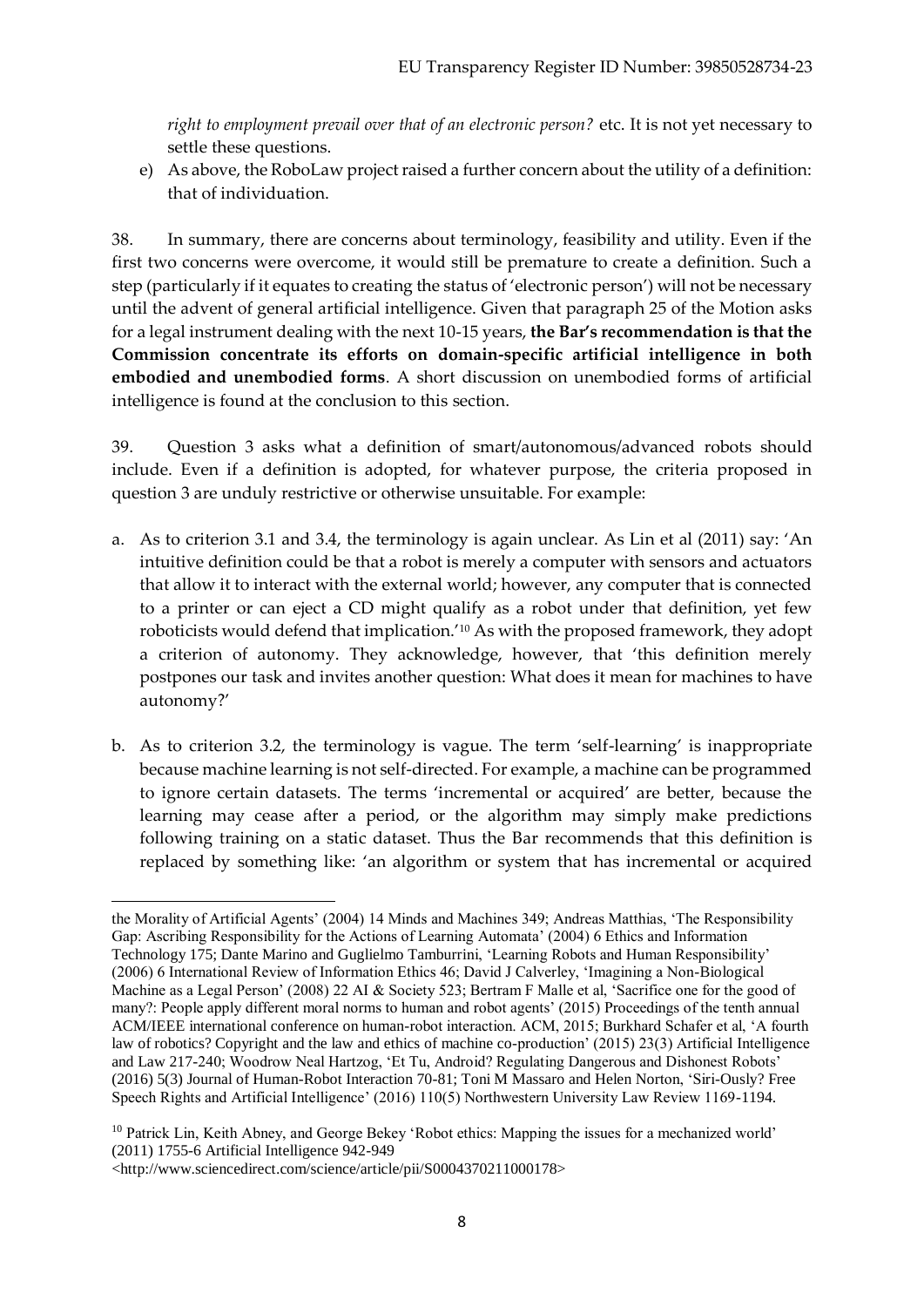acuity at a domain-specific task(s)'. This describes machine learning. Machine learning is the most likely path to general artificial intelligence in any event.<sup>11</sup> It would be anachronistic to regulate robotics but not machine learning. Regulating domain-specific intelligence will lead most naturally into regulation of general artificial intelligence, if and when we come to it. The Bar therefore recommends that the remit of the Motion be extended to regulate unembodied machine learning.

- c. As to criterion 3.3, again the terminology is vague. It is not clear whether the wording is intentionally different to that at page 13 of the Motion, where the proposal is 'the *form* of the robot's physical support.' Most things in the physical universe have a physical basis. Even a remotely-operating server could well count as a 'physical support'. That is to say, most code will need some sort of hardware to run it. The motivation behind this criterion may be to exclude 'pure' code or 'pure' algorithms, but we argue that this is mistaken. As stated above, the definition should be tailored to include rather than exclude machine learning. Thus, we recommend a definition like 'an algorithm or system that has incremental or acquired acuity at a domain-specific task(s)'.
- d. As to criterion 3.5, this is very problematic and should be rejected.
	- i. There is no consensus about what 'alive in the biological sense' means, even in the scientific world (see, e.g., the debate over viruses<sup>12</sup>). Further, the criterion 'not alive' is contestable philosophically too (e.g. is an early foetus 'alive'?); It will not serve any useful function except to transfer the debate into the question of what counts as 'alive' or 'biological';
	- ii. Some robots have already been developed using only chemical and biological components.<sup>13</sup> These would presumably be unintentionally excluded by this criterion;
	- iii. Other robots have been developed which are powered by chemical reactions in the human digestive system, dubbed 'ingestible electronics'.<sup>14</sup> Still other robots might be developed to combine biological components (e.g. enzymes) with mechanical ones, even outside the human body. Their proper classification is left ambivalent by this criterion;
	- iv. There are human persons who may wish to attain the status of 'electronic person' (e.g. artist Neil Harbisson<sup>15</sup> and other frontrunners.<sup>16</sup> Further, those with biomedical implants, such as paraplegics, and those who wear advanced prosthetics, orthoses or exoskeletons, might reasonably wish this to be reflected in

<sup>1</sup> <sup>11</sup> Nick Bostrom, *Superintelligence: Paths, Dangers, Strategies* (Oxford University Press 2014) page 61.

<sup>12</sup> Steven A Benner, 'Q&A: life, synthetic biology, and risk', BMC Biology 8 (2010) 77.

<sup>13</sup> <http://spectrum.ieee.org/the-human-os/biomedical/devices/celllike-robot-programmable-with-dna>

 $14$  <http://spectrum.ieee.org/the-human-os/biomedical/devices/powering-ingestible-electronics-with-gut-fluids> <sup>15</sup> <https://www.theguardian.com/artanddesign/2014/may/06/neil-harbisson-worlds-first-cyborg-artist>

<sup>&</sup>lt;sup>16</sup> <https://www.theguardian.com/artanddesign/architecture-design-blog/2015/aug/14/body-hackers-the-peoplewho-turn-themselves-into-cyborgs>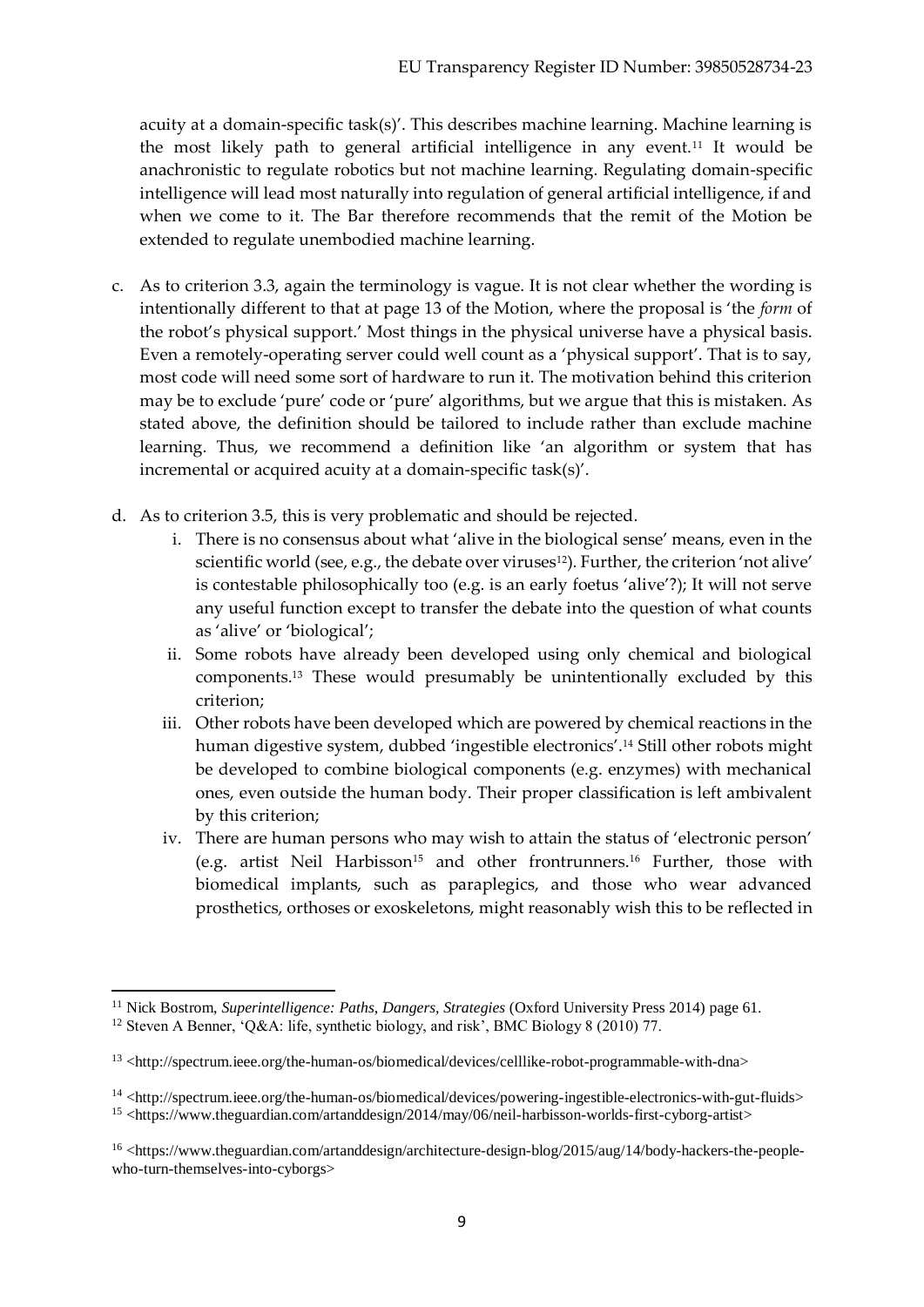their identity or status).<sup>17</sup> This option should not be foreclosed without being given due consideration.

e. The problem may well be that 'robot' is a term that owes more to popular thought than to technical specification. The focus should rather be on the underlying technology whether this is embodied in a 'robot' or unembodied code in a computer.

#### *Registration System for Advanced Robots (questions 4 and 5)*

40. In view of the recommendations in our Paper above, the answer to question 5 should be that a registration system is 'voluntary for all advanced robots but compulsory for specific categories of robots'. Such robots will include, but are not restricted to, those over whom there is a scheme of mandatory insurance. Registration will be necessary to administer such a scheme.

41. It may be thought desirable that robots in high-risk scenarios, such as healthcare, should also be registered (regardless of whether mandatory insurance exists). Thought should be given as to how voluntary registration can be incentivised or encouraged. This could be done by a manufacturer, perhaps, if a customer applies for a warranty. No doubt further incentives or points of intervention are possible. If paragraph 22 of the Motion's General Principles is to be workable, a registration system will be required. And the more accurate the picture gained by the Commission is, the more successful monitoring and regulation will be.

#### *The other questions (questions 1, 6 to 10)*

- 42. Some brief observations on the remaining questions:
- a. Question 1 concerns risks. It is difficult to say anything useful at this level of abstraction, unless the 'free text' option is chosen. In these early stages of development and adoption, human safety is a paramount consideration. However, as time goes on, the risk to human safety is more likely to come not from robots but from humans performing a task that is better left to automation. Conversely, threats to non-discrimination,<sup>18</sup> self-determination and privacy<sup>19</sup> will increase rather than decrease with time. Question 1 is a multiple-choice

<sup>1</sup> <sup>17</sup> Likewise, an animatronic baby seal was granted a birth certificate in Japan, listing its inventor as its father: Jennifer Robertson, 'Human rights vs. robot rights: Forecasts from Japan' (2014) 46 Critical Asian Studies 571.

<sup>&</sup>lt;sup>18</sup> For detailed consideration, see all of the annual conference papers of the Fairness Accountability and Transparency in Machine Learning organisation, which are available at <http://www.fatml.org> See further: <http://www.techrepublic.com/article/why-microsofts-tay-ai-bot-went-wrong/>; Friederike Eyssel and Frank Hegel, '(S)he's got the look: gender stereotyping of robots' *Journal of Applied Social Psychology,* 2012, 42, 9, pp. 2213–2230; <http://www.techrepublic.com/article/big-data-can-reveal-inaccurate-stereotypes-on-twitteraccording-to-upenn-study/>

<sup>&</sup>lt;sup>19</sup> Calo points out: 'Robotics and artificial intelligence implicate privacy in at least three ways. First, they increase our capacity for surveillance. Second, they introduce new points of access to historically private spaces such as the home. Finally, they trigger hardwired social responses that can threaten several of the values privacy protects. Responding to the privacy implications of robotics and artificial intelligence is likely to require a combination of design, law, and education.' See: Ryan Calo, 'Peeping HALs: Making Sense of Artificial Intelligence and Privacy' (2008) 2 Eur J Legal Stud 168 <http://www.ejls.eu/6/83UK.pdf> and Ryan M Calo, 'Peeping Hals' (2011) 1755-6 Artificial Intelligence 940-941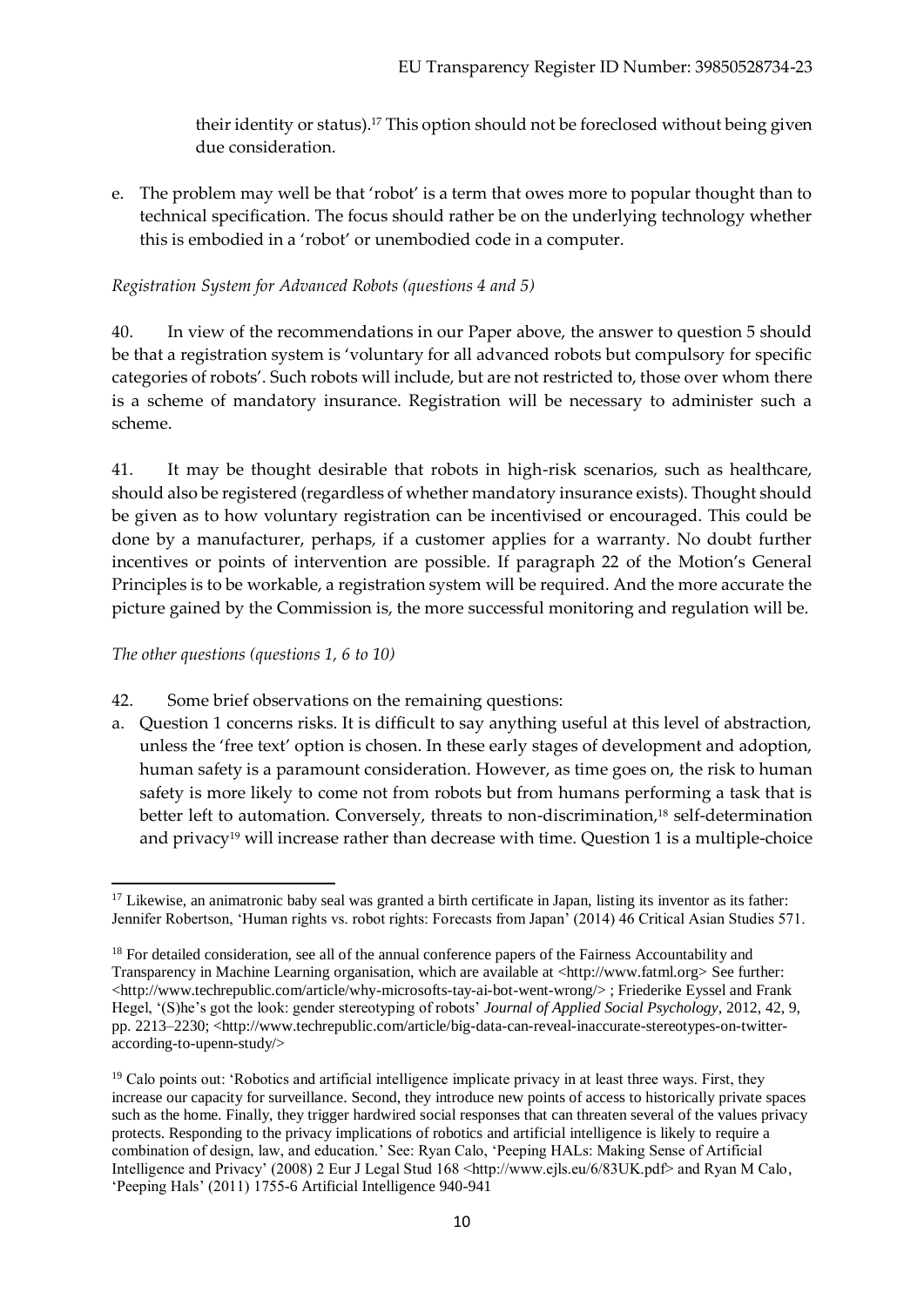question, so it is difficult to delve into the issues it raises in any serious way. However, some links to further reading can be found in the footnotes below.

- b. Questions 6 to 10 concern the development of an ethical framework for technology. They involve consideration of who the framework should apply to, and the weighting of factors to be included in the framework. The ethical framework proposed in the Annex to the Motion (Detailed Recommendations) will be voluntary, not binding. If such a framework is to be capable of guidance, rather than being a list of vague desiderata, it will need to be far more fine-grained and context-specific. Rather than a single ethical framework, several frameworks are needed which are sensitive to different industries and different applications of AI/robotics. A European Agency for Robotics will be better-placed than the European Parliament or Commission to draft such guidance and monitor compliance.
- c. Some excellent literature on robo-ethics can be found, but it is beyond the scope of this brief response to discuss the various proposals for ethical frameworks in depth. Please note the following, however:
	- i. As to paragraph L of the recitals, regarding Asimov's laws, Riek and Howard point out: 'Asimov's laws of robotics… have so dominated discussion about the ethics of human-robot interaction as to eclipse the day-to-day ethical challenges facing [people in] research, development, and marketing.'<sup>20</sup> As Schafer notes: 'Asimov did not advocate them as a solution, if anything, his stories show how difficult it can be to reduce normative decision making to simple rule following.'<sup>21</sup> See also Weng et al  $(2009)$ ,<sup>22</sup> and Leenes & Lucivero  $(2014)$ ,<sup>23</sup>
	- ii. To give an example of how fine-grained and context-specific guidance is needed, consider the following clause from the draft Licence for Designers: 'You should ensure that robots are identifiable as robots when interacting with humans'. This clause does not take into account the human tendency to anthropomorphise things

<sup>20</sup> Laurel D Riek and Don Howard 'A code of ethics for the human-robot interaction profession' (2014)  $\lt$ https://www3ndedu/~dhoward1/a-code-of-ethics-for-thehuman-robot-interaction-profession-riek-howardpdf>

<sup>21</sup> Schafer, B 2016, 'Closing Pandora's box? The EU proposal on the regulation of robots' Pandora's Box – The Journal of the Justice and the Law Society of the University of Queeensland, vol 19, pp. 55-68.

 $22$  Yueh-Hsuan Weng, Chien-Hsun Chen, and Chuen-Tsai Sun 'Toward the human–robot co-existence society: on safety intelligence for next generation robots' (2009) 14 International Journal of Social Robotics 267.

<sup>23</sup> Ronald Leenes and Federica Lucivero, 'Laws on Robots, Laws by Robots, Laws in Robots: Regulating Robot Behaviour by Design' (2014) 6(2) Law, Innovation & Technology 193-220.

<sup>1</sup> <http://acelscdncom/S0004370211000166/1s20S0004370211000166mainpdf?\_tid=941bfee8f51c11e6a9440000 0aacb35e&acdnat=1487341557\_60c64264c89df09002cbaefe62c2896c> .

See also Min Kyung Lee et al, Understanding users' perception of privacy in human-robot interaction." (2011) Proceedings of the 6th international conference on Human-robot interaction; Anrdrea Bertolini, 'Wearable Robots: A Legal Analysis' in J González-Vargas et al (eds) *Wearable Robotics: Challenges and Trends* (Proceedings of the 2nd International Symposium on Wearable Robotics 2017); Dag Sverre Syrdal et al, 'He knows when you are sleeping-privacy and the personal robot companion' (2007) Proc. workshop human implications of human–robot interaction, Association for the Advancement of Artificial Intelligence (AAAI'07) <http://www.aaai.org/Papers/Workshops/2007/WS-07- 07/WS07-07-006.pdf>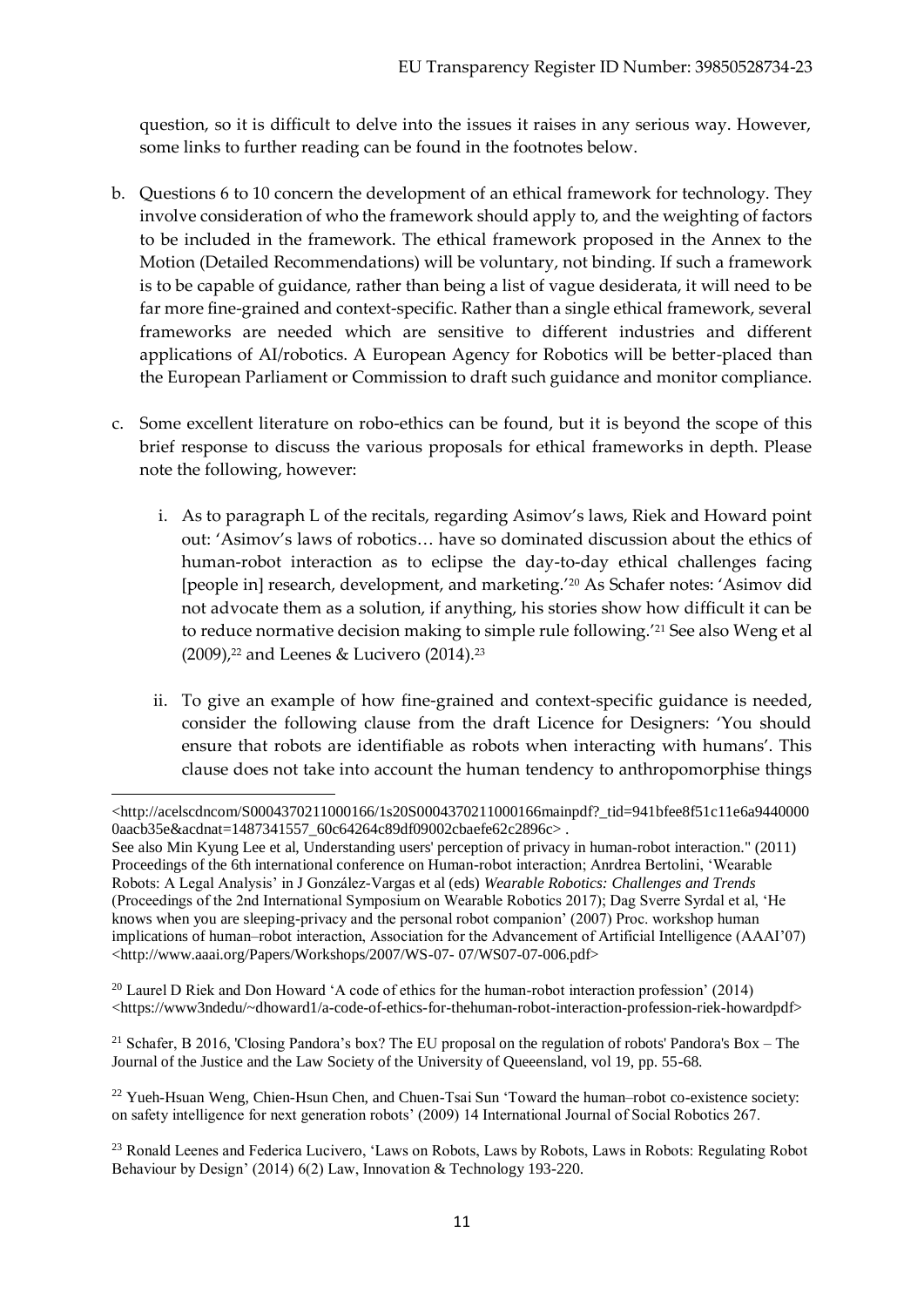that we interact with; see Duffy (2003).<sup>24</sup> We do this to our pets, and some therapeutic robots are effective precisely *because* they interact with humans in a relatable way. Thus PARO, the animatronic baby seal, is an effective companion only because the user can forget he is 'not real'.<sup>25</sup> Further, the clause does not take into account hybrid human-machine entities. This is the so-called 'Wizard of Oz' phenomenon, where remote human operators are behind at least some robotic behaviour.<sup>26</sup> This is not to say that no guidance is needed, $27$  but rather that the various considerations cannot be dispensed with in a single sentence.

- iii. Significant ethical concerns remain over automated weapons. The inference from the principle of non-maleficence in the Motion is that the development of such weapons is prohibited, at least ethically, in the European Union. In this regard, paragraph 34 of the Motion regarding the Dual Use Regulation is well-advised. There is not the scope to consider automated weapons and military robots further here.
- iv. Common European definition: Returning to the discussion about the desirability of a common European definition, it may be more appropriate in the context of the Ethical Guidelines than in the context of law. If its purpose is merely to define the scope of the Ethical Guidelines, and if such Guidelines are purely voluntary, then less precision is needed than if the definition were to be legal. However, the Bar considers that the Ethical Guidelines should also be directed at embodied as well as unembodied machine learning. Therefore, a broader definition than the one proposed in the consultation is needed.

1

 $24$  Brian R Duffy, 'Anthropomorphism and the social robot' (2003) 42(3) Robotics and autonomous systems 177-190. <https://facultyutrgvedu/richardfowler/csci6174/papers/Duffy\_RAS03pdf>

On the tendency to attribute stereotypically 'female' qualities to a long-haired robot and stereotypically 'male' qualities to a short-haired robot, see Friederike Eyssel and Frank Hegel, '(S)he's got the look: gender stereotyping of robots' *Journal of Applied Social Psychology,* 2012, 42, 9, pp. 2213–2230.

<sup>&</sup>lt;sup>25</sup> PARO was granted a birth certificate in Japan, listing its inventor as its father: Jennifer Robertson, 'Human rights vs. robot rights: Forecasts from Japan' (2014) 46 Critical Asian Studies 571. Again, this demonstrates the complexities associated with anthropomorphism and the creation of a status of 'electronic person'.

<sup>26</sup> Laurel D Riek and Don Howard 'A code of ethics for the human-robot interaction profession' (2014) <https://www3ndedu/~dhoward1/a-code-of-ethics-for-thehuman-robot-interaction-profession-riek-howardpdf>

<sup>&</sup>lt;sup>27</sup> Eric Leonardis and Ayse P Saygin 'Humanoid Robots and The Social Brain: Ethical Implications' (2015) 27 System 69-192 <http://www.openroboethicsorg/hri15/wpcontent/uploads/2015/02/Mf-Leonardis-Sayginpdf> See also: Francesco Ferrari, Maria Paola Paladino, and Jolanda Jetten, 'Blurring Human–Machine Distinctions: Anthropomorphic Appearance in Social Robots as a Threat to Human Distinctiveness' (2016) 8(2) International Journal of Social Robotics 287.

 $\lt$ https://wwwresearchgatenet/profile/Jolanda\_Jetten/publication/290973096\_Blurring\_Machine\_Distinctions\_A nthropomorphic\_Appearance\_in\_Social\_Robots\_as\_a\_>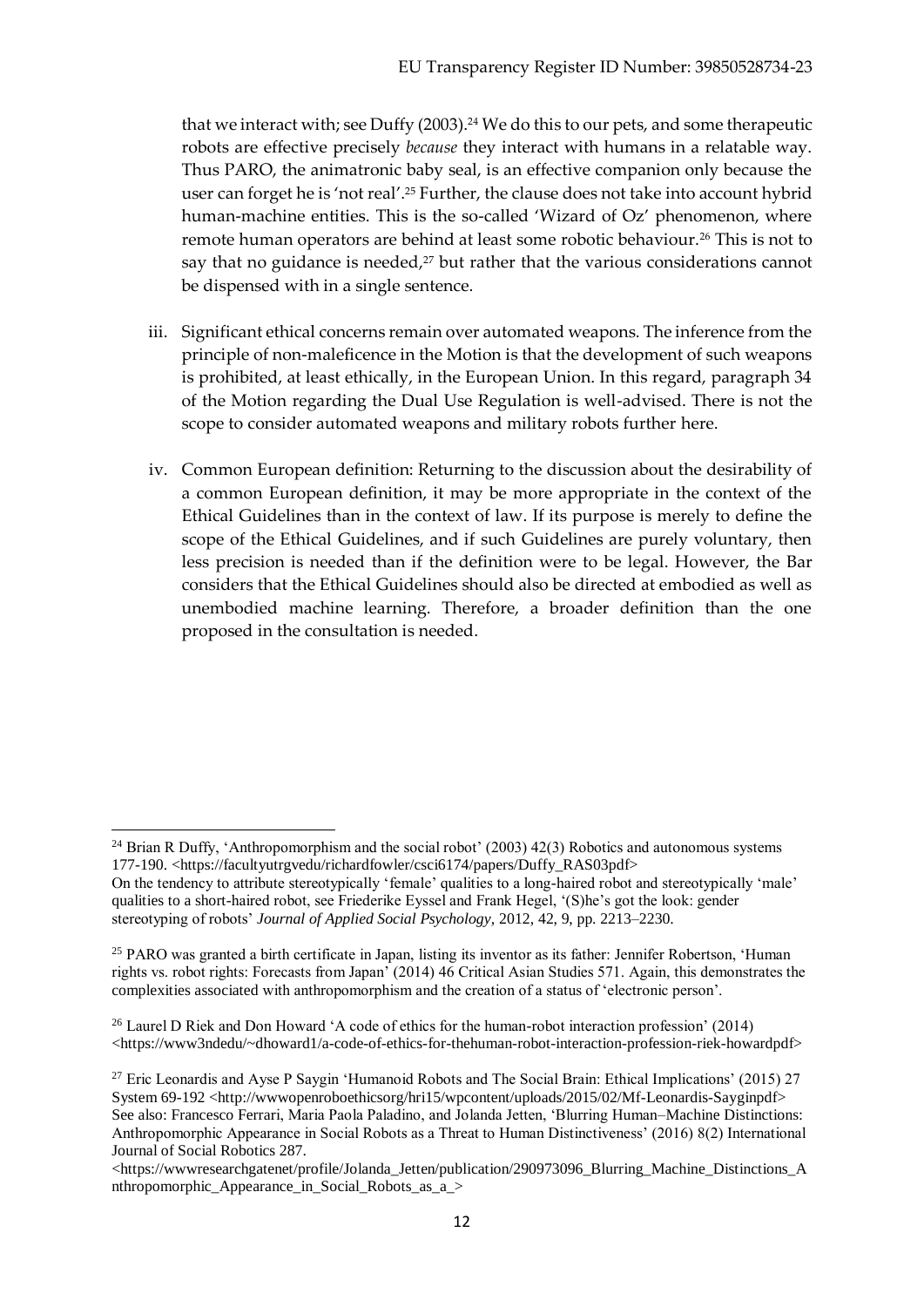## **Data Protection**

43. The level of data acquisition and storage necessary for AI manufacturers and users to be able to demonstrate the behaviour of AI – possibly over a period over years – is likely to pose significant challenges.

44. Drones and automated vehicles that scan their environment will necessarily acquire vast quantities of personal data, and a workable system of retention and data protection will be required.

45. Such data protection may well involve real time transmission of acquired data to storage facilities. This, in addition to the bandwidth required for the control and operation of AI may place significant pressure on usable bandwidth.

46. Adequate infrastructure is therefore a pre-requisite to the existence of a functioning regulatory system.

## **Conclusion and overall recommendation**

47. The Bar Council congratulates JURI/EP for their foresight and consider that this developing area should be monitored and given detailed consideration. We applaud initiatives such as RoboLaw and the issuing of this consultation. However, the Motion is in one sense too ambitious, and in another sense not ambitious enough.

- It is too ambitious to the extent that it anticipates regulating anything approaching general artificial intelligence. The framework should concentrate on the next 10 – 15 years. A review can be undertaken then, or earlier if a technological breakthrough requires it.
- It is not ambitious enough to the extent that it makes provision for embodied artificial intelligence (robotics) but not unembodied artificial intelligence i.e. machine learning software and algorithms.
- 'Artificial intelligence' and 'robotics' are both enormous areas that require legislation. The Bar makes separate points as to both of these.

48. First, as to *robots*, context-specific laws are needed. It will become clear that they require regulation in different ways, from development to use. Indeed, how they are being used and who is using them also requires fine-grained analysis. Consider how it would be impossible to regulate the list below in one fell swoop:

- Autonomous weapons
- Medical devices whether surgical aids, implants, wearables, etc. It may be appropriate for some to be regulated by the Medical Devices Directive while others require new and bespoke law.
- 'Sex bots'. It would leave gaps if, for example, there was there was regulation of hardcopy pornographic magazines and digital video, but not of sex robots. For example, would the development of life-like child-robots for sexual gratification be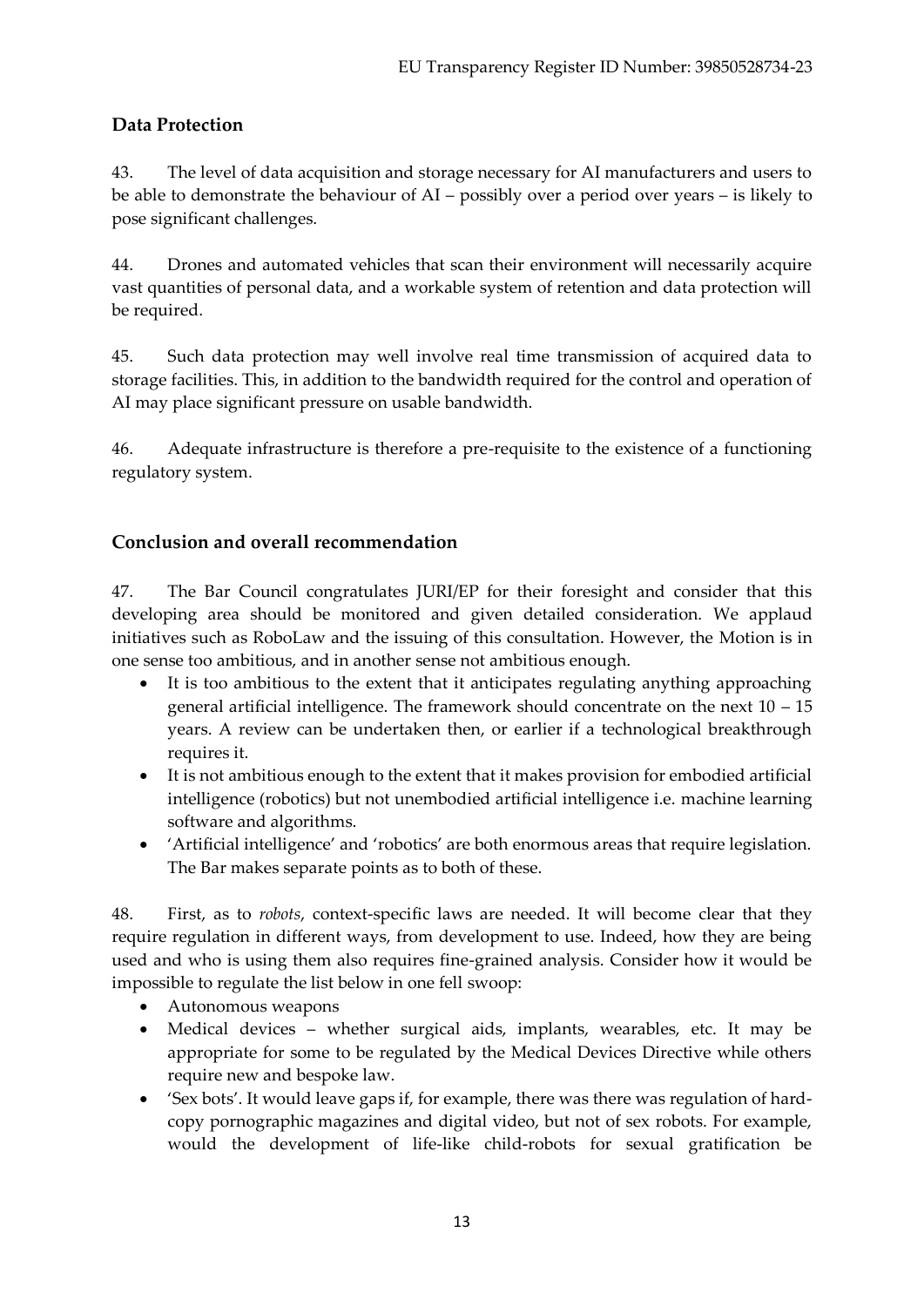permissible?<sup>28</sup> It is not possible to do justice to the discussion here, but see Richardson<sup>29</sup> (2016), and Sullins (2012), $30$  among others.

- Care robots. The Paper above considers these. Further detail can be found in Simshaw et al (2016),<sup>31</sup> Sorell and Draper (2014),<sup>32</sup> and others.<sup>33</sup>
- Autonomous vehicles, considering the Society of Automotive Engineers' six levels of automation.<sup>34</sup> The Paper above considers these in depth.
- Drones (RPAS). The Paper above considers these in depth.
- Industrial robots. These are currently regulated by the Machinery Directive 2006/42/EC, and workplace safety legislation.

All these require regulation in different ways. Some may already be implicitly subject to regulation, e.g. by the General Product Safety Directive 2001/95/EC and the Consumer Protection Directive 1999/44/EC, or by sector-specific law (such as that governing road traffic or aviation). Interactions between these laws and new law should be examined so as to avoid unintended effect.

49. Secondly, as to *artificial intelligence*, the Bar recommends that the framework law is expanded in scope to embrace unembodied artificial intelligence i.e. machine learning algorithms and software. This is for the following reasons:

- a) It would be anachronistic to regulate embodied AI but not unembodied AI. This would be to leave significant gaps in the law.
- b) The European Parliament has already taken some steps toward regulating algorithms, such as within the General Data Protection Regulation. It would be better to undertake a complete review, rather than proceed by partial or piecemeal legislation.
- c) Machine learning is the most likely path to general artificial intelligence in any event.<sup>35</sup> Regulating machine learning is the best way to anticipate developments and produce law incrementally.

<http://ai2-s2-pdfss3amazonawscom/3b24/6eed37a61ce96ffa8baa08e30c502cac4d02pdf>

<sup>31</sup> Drew Simshaw et al., *Regulating Healthcare Robots: Maximizing Opportunities While Minimizing Risks,* 22 Richmond Journal of Law & Technology 3 (2016) <http://jolt.richmond.edu/v22i2/article3.pdf>

<sup>32</sup> Tom Sorell and Heather Draper 'Robot carers, ethics, and older people' (2014) 163 Ethics and Information Technology 163 183-195

<http://linkspringercom/article/101007/s10676-014-9344-7/fulltexthtml>

<sup>33</sup> e.g. A van Wynsberghe, 'Service robots, care ethics, and design' (2016) 18 Ethics Inf Technol 311–321.

 $34$  <https://www.sae.org/misc/pdfs/automated\_driving.pdf>

<sup>1</sup>  $28$  This might be thought to be a matter most suitable for national legislatures.

<sup>&</sup>lt;sup>29</sup> Kathleen Richardson, 'The asymmetrical 'relationship': parallels between prostitution and the development of sex robots' ACM SIGCAS Computers and Society 453 (2016) 290-293 <http://ieeexplore.ieee.org.elib.tcd.ie/stamp/stamp.jsp?arnumber=7484884>

<sup>&</sup>lt;sup>30</sup> John P Sullins, 'Robots, love, and sex: The ethics of building a love machine' (2012) 34 IEEE Transactions on Affective Computing 398-409

<sup>35</sup> Nick Bostrom, *Superintelligence: Paths, Dangers, Strategies* (Oxford University Press 2014) page 61.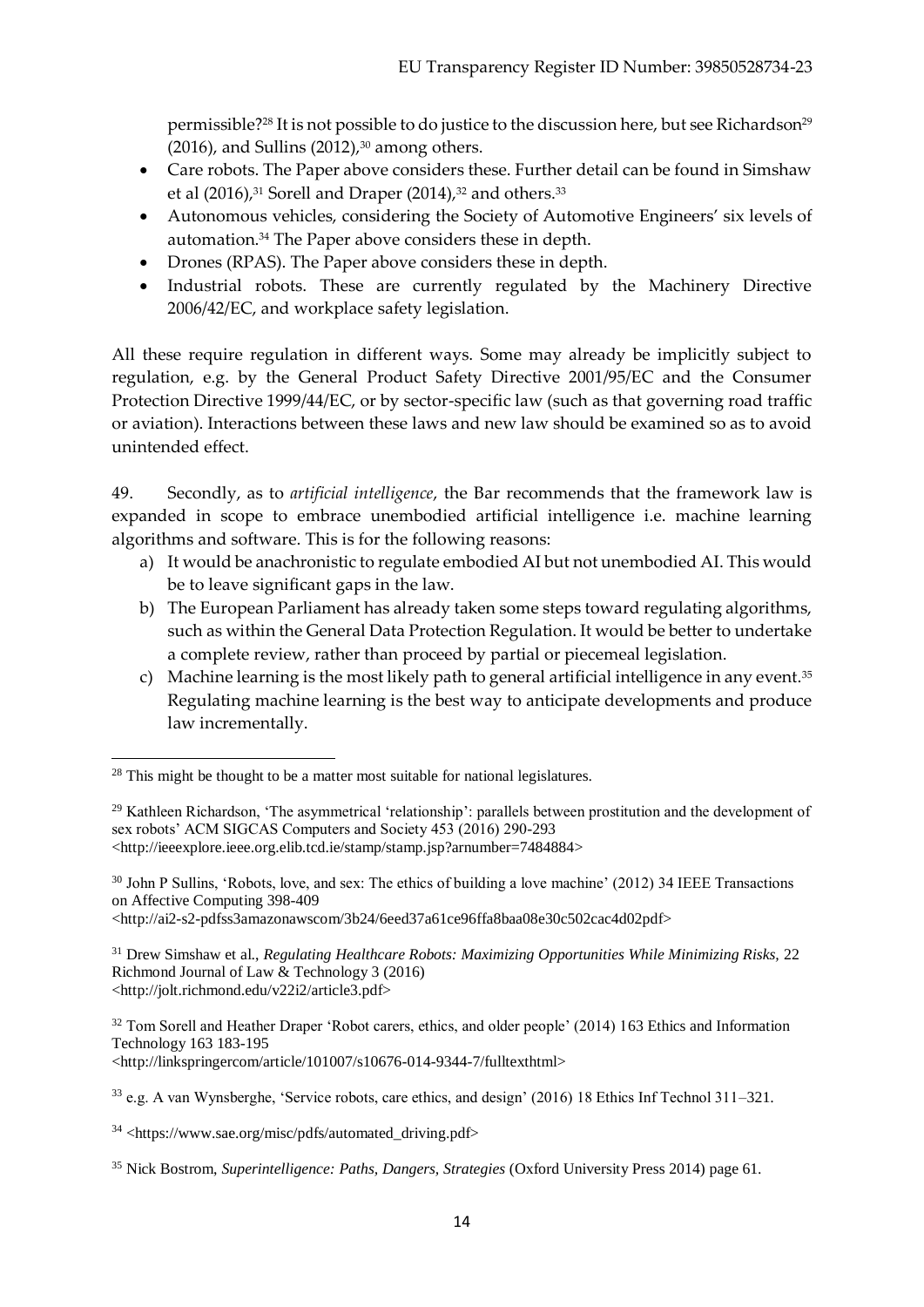- d) We are not yet at the point when we have our own personal robot butler, but many of us have personal assistants (such as Siri or Amazon Home). These have a current and significant impact on our lives. They are the challenge facing us *now*, and a pan-European response is appropriate.
- e) Not only is machine learning pervasive across modern Europe, it is increasingly used to make decisions that have significant impact on the lives of individuals. A broad range of organisations across the private and public sectors use algorithmic decisionmaking to supplement, or even replace, human decision-making on matters from consumer credit to welfare and criminal justice.<sup>36</sup> For example, decisions about whether to grant bail can be made with the aid of COMPAS, a commercial recidivism prediction tool.<sup>37</sup> Alarie et al (2016) argue that: 'Machine learning algorithms can help predict outcomes of court cases. This will allow regulators to provide faster, more consistent, and more reliable rulings. Second, machine-learning algorithms can become the law. Machine learning can be used to not only reflect the law, but also to refine and improve the law. Machine learning algorithms can predict consequences of human behaviour. This will facilitate the development of laws that are context-specific, tailored to every possible scenario. Such advances will fundamentally change the structure of law.'<sup>38</sup> They developed a machine learning programme to predict the outcome of tax cases in Canada, and foresee machine learning becoming an integral part of law itself. Other examples of first-generation legal systems have also been discussed in the literature.<sup>39</sup>
- f) It is imperative that a public conversation is had at European level about the permissible role of machine learning, the limits on the use of machine learning, and minimal procedural fairness standards for such machine learning tools as are used in public life.
- g) The impact of machine learning is not limited to public life, however. It is already in use in the provision of legal services (for example, to scan potentially discoverable documents), insurance and banking (for example, High Frequency Trading algorithms). It extends to even more 'private' activities than these. The algorithms on social media and search engine websites can tailor advertising, suppress dissenting speech and create 'filter bubbles' wherein 'fake news' flourishes.<sup>40</sup> Albanie et al warn:

<sup>1</sup> <sup>36</sup> Bryce Goodman, 'Economic Models of (Algorithmic) Discrimination' (2016) NIPS Symposium, available at <http://www.mlandthelaw.org/>

<sup>&</sup>lt;sup>37</sup> Nina Grgi<sup> $\text{c}-$ Hla $\text{c}$ ca et al, 'The Case for Process Fairness in Learning: Feature Selection for Fair Decision</sup> Making' (2016) NIPS Symposium, available at <http://www.mlandthelaw.org/>

<sup>38</sup> Benjamin Alarie, Anthony Niblett and Albert H Yoon, 'Regulation By Machine' (2016) NIPS Symposium, available at <http://www.mlandthelaw.org/>

<sup>39</sup> e.g. Taxman (discussed in Thorne McCarty, 'Reflections on Taxman: An Experiment in Artificial Intelligence and Legal Reasoning' (1997) 90 *Harvard Law Review* 837) or the Latent Damage System (discussed in Richard Susskind 'The latent damage system: a jurisprudential analysis' (Paper presented at Proceedings of the 2nd international conference on artificial intelligence and law (ICAIL 89), University of British Columbia, Vancouver, 1989) 23–32). See also W M Campbell et al, 'Predicting and Analyzing Factors in Patent Litigation' (2016) NIPS Symposium, available at <http://www.mlandthelaw.org/>

<sup>40</sup> Samuel Albanie, Hilary Shakespeare and Tom Gunter, 'Unknowable Manipulators: Regulation of Curation in Social Networks' (2016) NIPS Symposium, available at <http://www.mlandthelaw.org/>